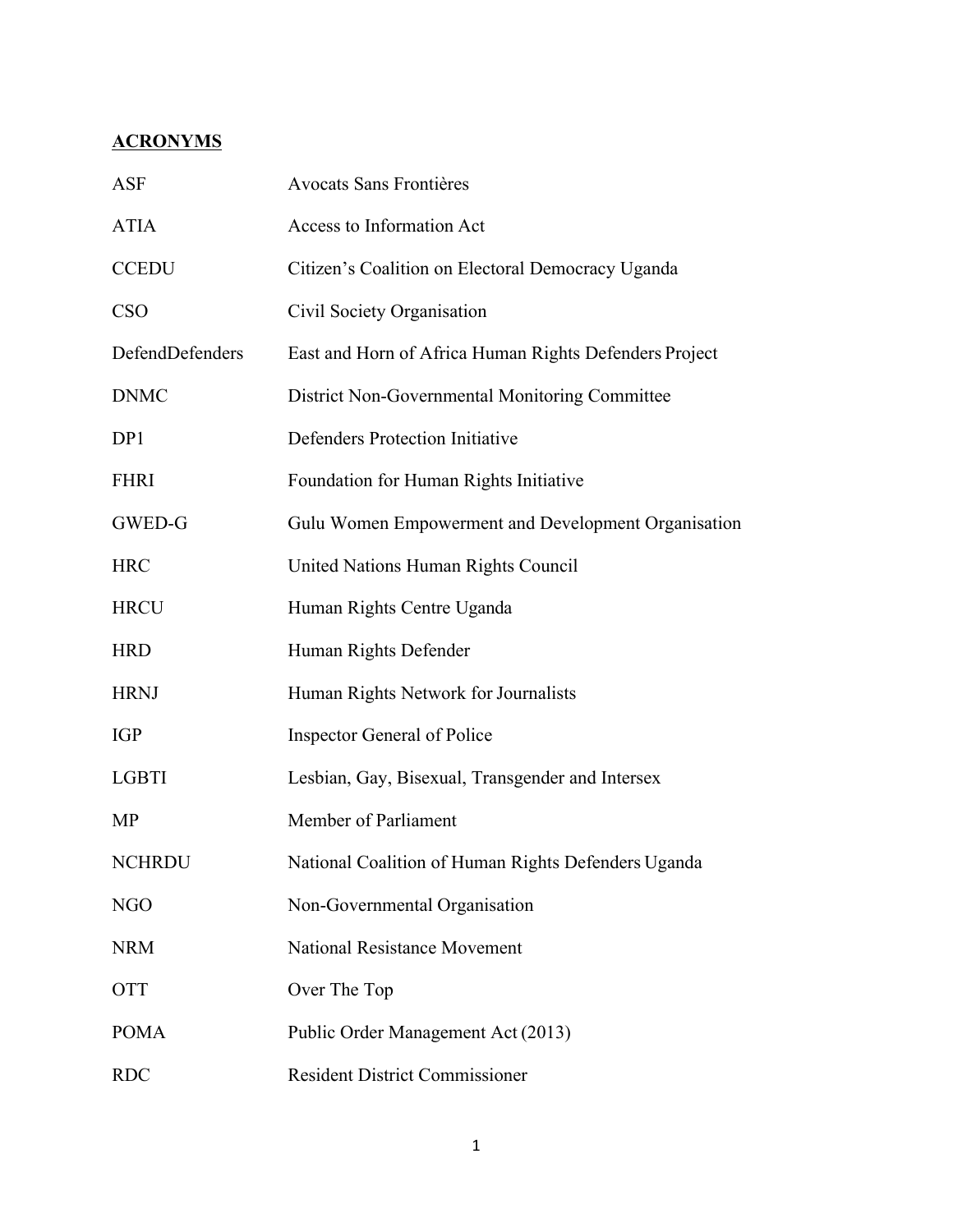| <b>SNMC</b>   | <b>Sub-County NGO Monitoring Committee</b>          |
|---------------|-----------------------------------------------------|
| <b>SOGI</b>   | Sexual Orientation and Gender Identity              |
| <b>UNNGOF</b> | Uganda National Nongovernmental Organisations Forum |
| <b>UHRC</b>   | Uganda Human Rights Commission                      |
| <b>ULS</b>    | <b>Uganda Law Society</b>                           |
| <b>UN</b>     | <b>United Nations</b>                               |
| <b>UPR</b>    | Universal Periodic Review                           |
| <b>WHRD</b>   | Woman Human Rights Defender                         |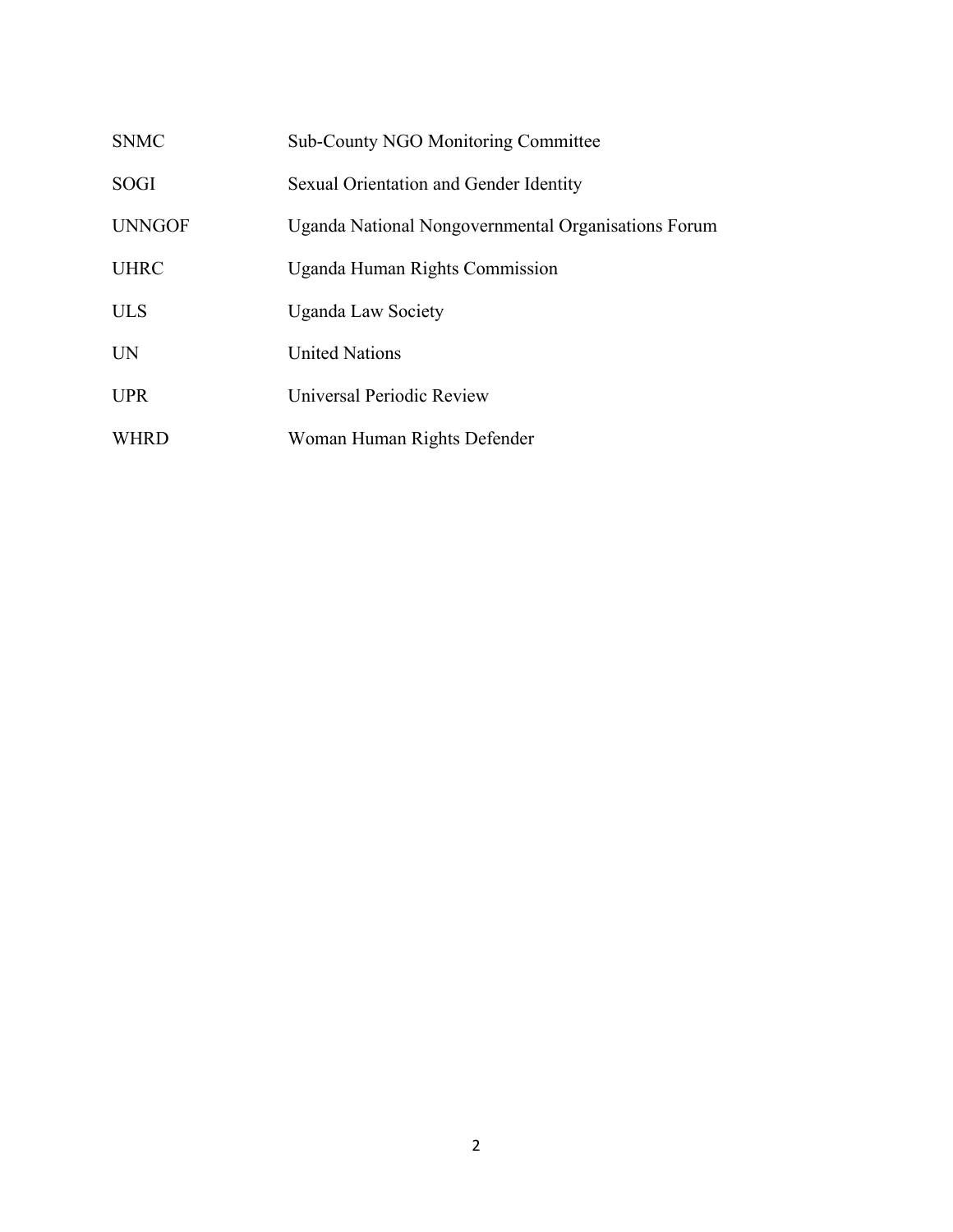# **HRDS' CLUSTER SUBMISSION TO THE UNIVERSAL PERIODIC REVIEW (UPR) ON UGANDA**

#### 1 **Introduction**

1.1 Human Rights Centre Uganda (HRCU) was established in 2008 and works to ensure the protection and promotion of the rights of human rights defenders (HRDs) in Uganda by strengthening and supporting their work, increasing governmen<sup>t</sup> suppor<sup>t</sup> for HRDs and their work, strengthening the capacity of human rights organisations in Uganda at <sup>a</sup> regional and national level, and promoting public awareness and suppor<sup>t</sup> for HRDs and their work.

1.2 National Coalition of Human Rights Defenders-Uganda (NCHRD-U) was initiated in June 2013 by HRDs from across Uganda. NCHRD-U is <sup>a</sup> coalition of individuals and organisations working to promote the protection of HRDs in Uganda by facilitating synergy, cooperation, and sharing of best practices among the HRD community. With <sup>a</sup> membership of close to 161 organisations, the NCHRD-U focuses its work on all the regions in Uganda. It plays an integral role in harnessing <sup>a</sup> transparent and accountable working environment for HRDs in Uganda.

1.3 The East and Horn of Africa Human Rights Defenders Project (DefendDefenders) is <sup>a</sup> nongovernmental organisation registered and based in Uganda. Established in 2005, DefendDefenders seeks to strengthen the work of HRDs throughout the East and Horn of Africa region by reducing their vulnerability to the risk of persecution, and by enhancing their capacity to effectively defend human rights. DefendDefenders focuses its work on eleven countries in the sub-region, including Uganda.

1.4 In addition, contributions were received from the following civil society organisations Human Rights Network for Journalists Uganda (HRNJ-U) and Human Rights Awareness and Promotion Forum (HRAPF), Chapter Four Uganda, Rwenzori Peace Bridge of Reconciliation (RPBR), Innovations for Democratic Engagement and Action Uganda (IDEA), Human Rights Defenders – Network; Women Human Rights Defenders' Network Uganda, Uganda Law Society (ULS), Foundation for Human Rights Initiative (FHRI), Avocats Sans Frontieres (ASF), Defenders' Protection Initiative (DPI) , Uganda National NGO Forum, Friends of Zoka, Busoga Women Human Rights Defenders' Network, Gulu Women Empowerment Development Organisation (GWED-G), Twerwaneho Listeners' Club (TLC), HER Internet; Health Equity and Policy Initiative (HEAPI); Youth Forum for Social Justice

1.5 This joint submission was compiled from an assessment of Uganda'<sup>s</sup> performance following the last UPR reporting cycle in 2016 and in consideration of emerging issues in the operating environment of human rights defenders (HRDs). During its last review, in November 2016, Uganda received 239 recommendations. It supported 148 recommendations, including four on issues concerning the operating environment of HRDs, and noted 91.<sup>i</sup>

1.6 While there is visible progress in advancing the promotion and protection of human rights, the 2021 general elections exposed gross violations and abuses of human rights and fundamental freedoms of the citizenry, including HRDs. This review comes against the backdrop of Uganda'<sup>s</sup> most contested election and unprecedented affront on the rights to freedoms of opinion and expression, association, and peaceful assembly.

1.7 The United Nations (UN) Declaration on HRDs urges states to take necessary measures to protect defenders. Over the last four years, Uganda has made considerable progress towards the realisation of <sup>a</sup> specific legislation to recognize and protect the legitimate work of HRDs. The Human Rights Defenders Protection Bill is currently before the Parliament for discussion.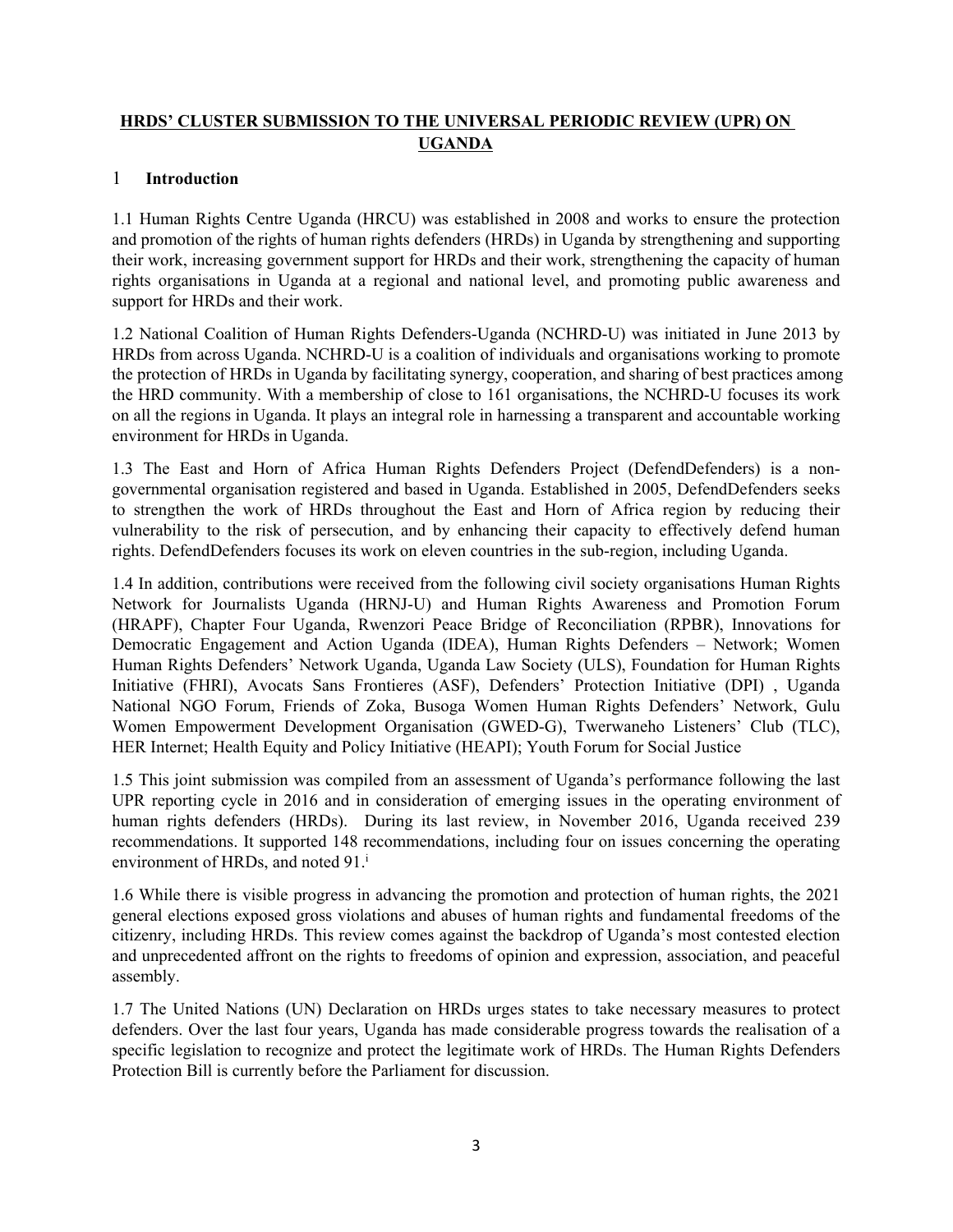1.8 In this report, HRCU, NCHRD-U, DefendDefenders and the aforementioned organisations recognise the positive steps taken by the governmen<sup>t</sup> of Uganda to address issues concerning HRDs and outline <sup>a</sup> series of urgen<sup>t</sup> concerns relating to the operating environment in which civil society and HRDs have been systemically targeted by the governmen<sup>t</sup> of the Republic of Uganda since 2016. The repor<sup>t</sup> illustrates several concerning examples, which are indicative of <sup>a</sup> pattern of threats faced by HRDs in the exercise of the rights to freedoms of expression, association, and peaceful assembly.

- Section 2 of this submission examines concerns regarding the recommendation to explicitly recognise the legitimacy of the work carried out by HRDs, publicly suppor<sup>t</sup> their work, and provide protection for them.
- Section 3 examines concerns over ensuring that civil society organisations (CSOs) and HRDs can operate in <sup>a</sup> safe environment and that all allegations of intimidation, harassment, and violence are fully investigated.
- Section 4 examines concerns regarding the need to consult a broad range of civil society actors and reflect their views on the Non-Governmental Organisations (NGOs) Act, 2016, to ensure an open, accountable, and vibrant NGO sector.
- Section 5 examines concerns regarding investigations into alleged harassment of HRDs and prosecution of offenders.
- Section 6 examines concerns regarding thorough investigation of threats against HRDs and civil society organisations, bringing to justice those responsible, and providing reparations to the victims and survivors, especially those working for women'<sup>s</sup> rights.
- $\bullet$  Section 7 contains recommendations to address the concerns raised and to advance the implementation of recommendations under the second cycle.
- $\bullet$  Section 8 sets out an annex on the implementation of second cycle UPR recommendations related to HRDs.

#### **2. Concerns regarding the recommendation to explicitly recognise the legitimacy of the work carried out by human rights defenders, publicly support their work, and provide them with protection**

2.1 The 1995 Constitution recognises and protects the rights to freedoms of association, peaceful assembly, and expression in Article 29. Additionally, Article 38 empowers citizens to participate in the affairs of government, either individually or through representation, in accordance with the law. Article 19 of the International Covenant on Civil and Political Rights (ICCPR), to which Uganda is <sup>a</sup> party, guarantees the freedoms of association, peaceful assembly, and opinion and expression. Article 12 of the UN Declaration on HRDs specifies that states should take the necessary measures to ensure the protection of HRDs. Despite <sup>a</sup> strong legal framework, Ugandan HRDs continue to operate in <sup>a</sup> stifling environment.

2.2 Although there is still no specific law to explicitly recognise HRDs, we credit the Ugandan governmen<sup>t</sup> for steps taken to introduce <sup>a</sup> bill aimed at enhancing the protection of HRDs. In July 2020, one of the Members of Parliament (MPs) moved <sup>a</sup> private motion to introduce the Human Rights Defenders' Protection Bill (2020).<sup>ii</sup> By the time of swearing in of members of the 11th Parliament (2021), the Bill was before the respective parliamentary committees for discussion.

2.3 According to <sup>a</sup> repor<sup>t</sup> published by HRCU on the working environment of HRDs, police dispersing or preventing public meetings organised by HRDs is an increasing trend.<sup>iii</sup> This continues to happen even in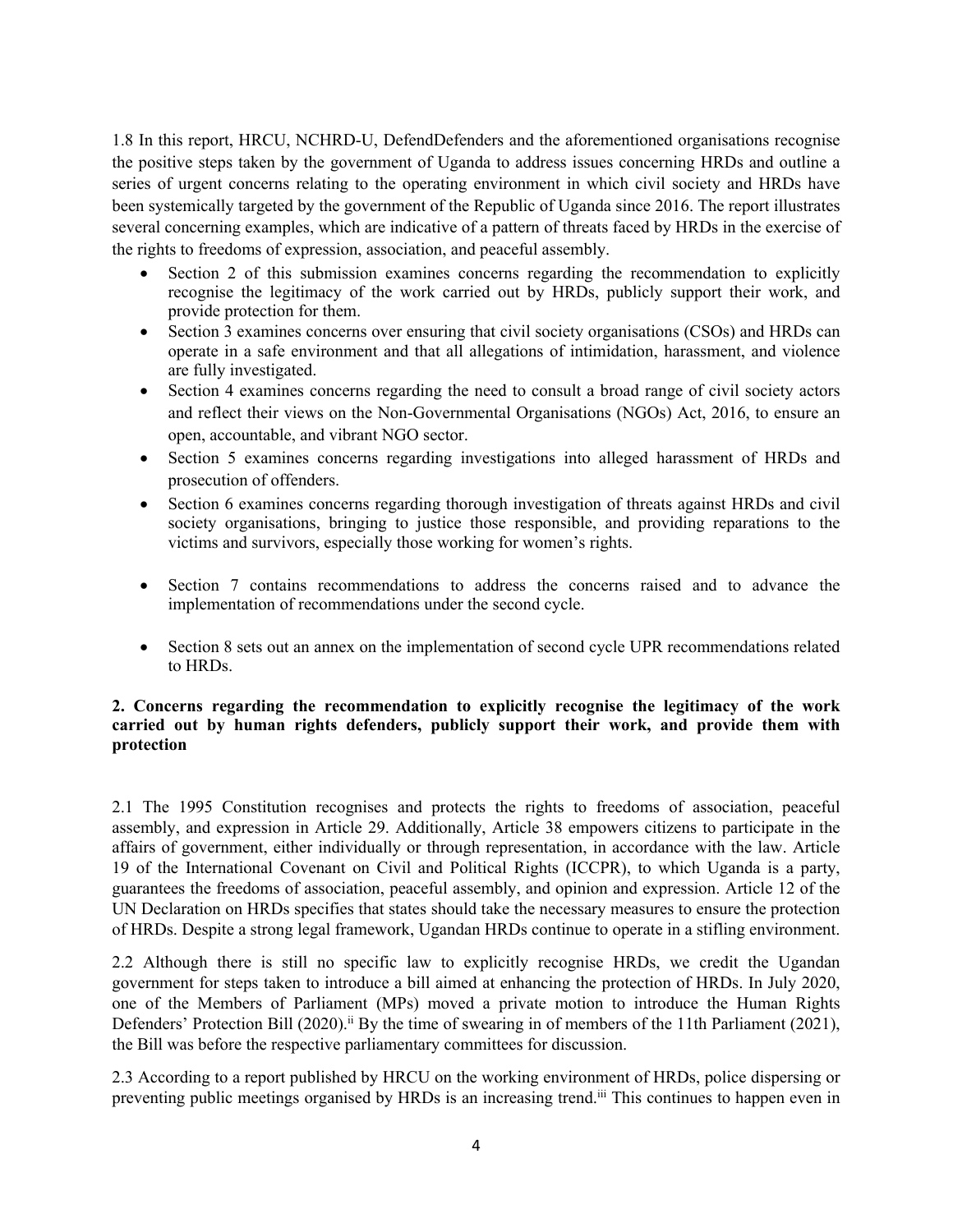cases where prior notice is given to police officers. The repor<sup>t</sup> also pointed to specific challenges that political parties face while notifying the police about their meetings. For instance, they were denied access to places of meetings.

2.4 On 10 January 2019, in Adjumani, during <sup>a</sup> Council meeting, councilors were forced to change and defer an agenda on the order paper which was to lift the ban imposed on wanton destruction of trees. That morning, environmental activist, Amanzuru William Leslie (Friends of Zoka), received death threats from a state official for his public advocacy against illegal logging in the district.<sup>iv</sup> The matter was reported to the police but to date, the perpetrator has never been brought to book nor any action taken against her.

2.5 On 20 May 2020, HRDs from Friends of Zoka, journalists, Metu Sub-County leaders, and security operatives, together with Moyo district Chairman, were detained for about an hour at <sup>a</sup> roadblock mounted by Uganda Peoples Defense Forces (UPDF) and Local Defense Unit (LDU) officers from Padiga village detach, commanded by the head of intelligence of the detach. This incident followed an operation led by Amanzuru William and the District Chairman of Moyo District Local Government, to curb an illegal cross-border log harvesting and collection point in Hweyo village, Metu Sub-County. The team had discovered two separate collection points of 50 and 124 pieces of logs of the endangered *Afzellia Africana tree* and arrested two loggers who were forcefully set free by the Army at the Padiga village roadblock. By Thursday morning, Moyo Resident district Commissioner, ordered the arrest of Amanzuru William and the District Chairman to hand over his official vehicle to obstruct the fight against illegal logging. To date, the life of Amanzuru William remains at risk for exposing illicit trade in illegal cross boarder logging. v

### **3. Concerns over ensuring that civil society organisations and human rights defenders can operate in <sup>a</sup> safe environment and that all allegations of intimidation, harassment and violence are fully investigated**

3.1 As <sup>a</sup> positive step in implementing this recommendation, the Inspector General of Police, Martins Okoth Ochola, issued <sup>a</sup> directive to police officers on the implementation the Human Rights (Enforcement) Act, 2019, noting that the entrenchment of human rights in police work is compulsory.<sup>vi</sup> Section 10 of the Act holds public officers, including, police officers, individually liable for violations of anyone'<sup>s</sup> rights or freedoms in the course of their work.

3.2 In 2018, the Uganda Police Force, in collaboration with Human Rights Network Uganda (HURINET-U) concluded and launched the Human Rights Policy, the first of its kind in the institution with an aim of tackling structural failings in the promotion and protection of human rights during policing amongst/by police officers.<sup>vii</sup>

3.3 However, we express concerns regarding the challenges HRDs face while performing their work. Authorities use tactics such as surveillance to restrict the work of HRDs and civil society, particularly targeting HRDs working in the areas of governance, human rights, and accountability. ii Instances of freezing of financial accounts of CSOs and NGOs with <sup>a</sup> view to undermining their work have been increasing. On 2 December 2020, four CSOs and NGOs had their bank account frozen following orders from the Financial Intelligence Authority (FIA).<sup>ix</sup> This surveillance has over the years prevented HRDs from conducting their work effectively. Furthermore, due to fear for their safety and that of their families, most HRDs refrain from dealing with issues critical of the State and in certain cases powerful non–State actors. On 3 December 2020, two unknown men were seen surveilling the home of Amanzuru William.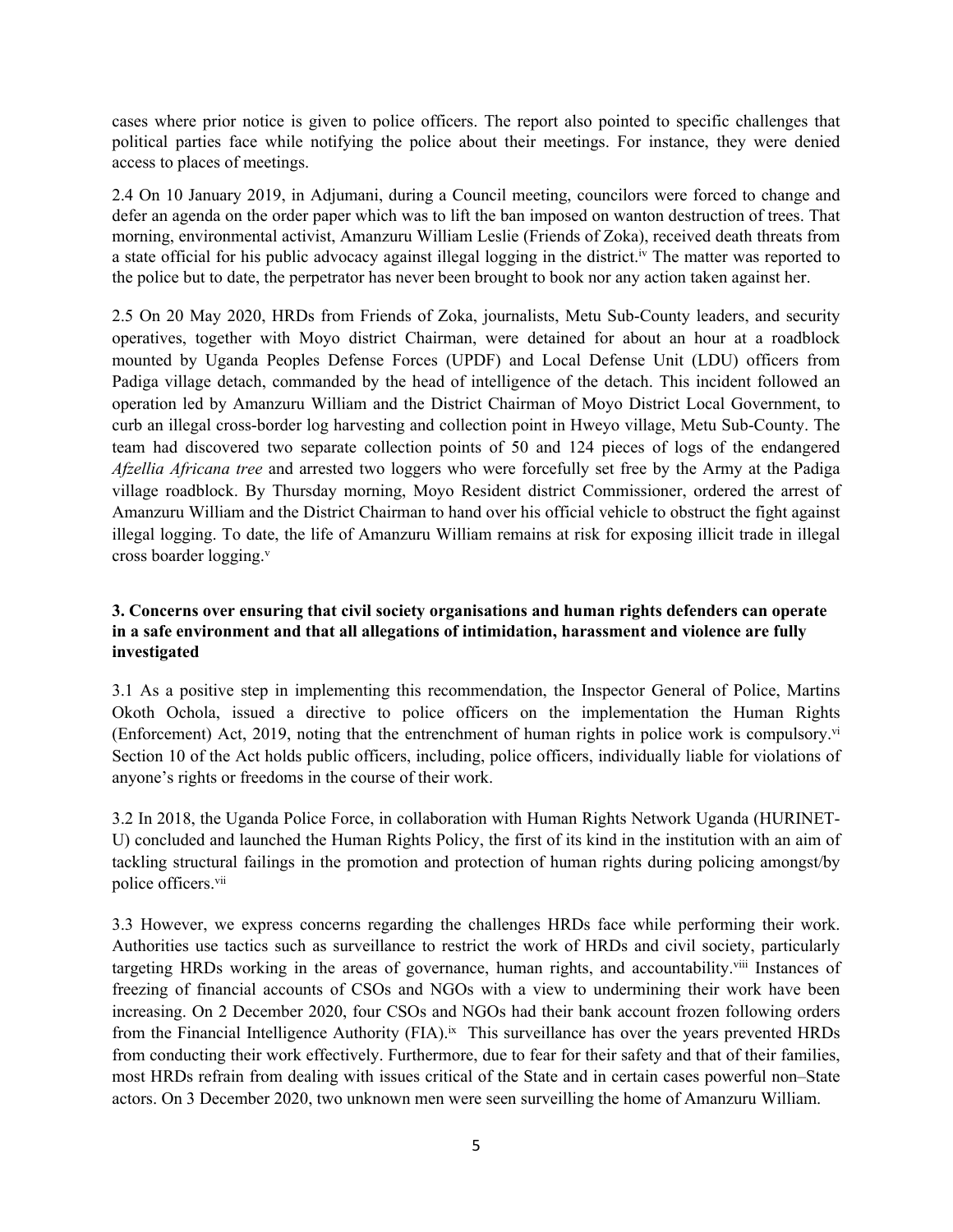3.5 On 13 December 2020, the governmen<sup>t</sup> through the FIA froze the bank accounts of the Uganda Women'<sup>s</sup> Network, an entity that brings together 20 women'<sup>s</sup> rights organisations and nine individual activists and of the National NGO Forum, <sup>a</sup> membership organisation with over 650 organisations. They accused both organisations of financing terrorism. x This act crippled their planned activities, bringing them to <sup>a</sup> standstill. However, in 2021, the state revoked the decision, and the accounts were unfrozen after the general elections.

3.6 On 14 April 2021, the Ugandan Special Investigation Division conducted <sup>a</sup> search at Reach A Hand Uganda (RAHU). They seized several working documents and equipment and detained the CEO for questioning on charges related to money laundering and subversive activities. To date, the case is ye<sup>t</sup> to be concluded. The documents and equipment remain in police custody.<sup>xi</sup>

3.7 On 14 January 2021, police officers arrested and detained 26 members of <sup>a</sup> CSO, including data clerks at the Kibuli Police station (CID) Headquarters Kampala 2021 on claims by the Electoral Commission of Uganda that the observation center, set up by the group was a tally center.<sup>xii</sup> They were all later released on bail.

3.8 On 2 May 2021, John Unzima, <sup>a</sup> member of *Friends of Zoka*, published an investigative story about governmen<sup>t</sup> drugs being sold on the open market in Adjumani district. He faced backlash from the district authorities, particularly the District Health Office, including online threats and harassment, which forced him to leave the district. On 15 May 2021, while appearing on <sup>a</sup> local FM radio for <sup>a</sup> talk-show, the District Health Officer, Godfrey Manga, labelled Unzima an anti *Ma'di* journalist. Unzima's investigative stories earned him isolation from some members within local media fraternity. By 4 May 2021, <sup>a</sup> total of five health workers had been arrested because of the story.<sup>xiii</sup>

3.9 Increasing intimidation, harassment, and violence against journalists continues in different forms and magnitude across the country. Cases reported include death threats that increased in 2018, manifesting more prominently in central Uganda, in the district of Masaka, which filed 12 cases. The journalists were targeted for reporting on land issues, organised crime, political stories, and for investigative journalism. Xiv

3.10 The media in Uganda operates under <sup>a</sup> hostile environment. From 2017, HRNJ-Uganda has recorded 162 cases of arrests, detentions, and trumped-up charges against journalists. The Uganda Police Force is the leading perpetrator of attacks against journalists. Between 2017 and 2020, HRNJ-U recorded 375 cases committed by the police. The attacks are systematic and range from confiscation of journalists' devices while on duty, verbal intimidation, direct assaults, to shooting. On 18 November 2020, Ashraf Kasirye, <sup>a</sup> Ghetto TV journalist, was pepper-sprayed by police while taking pictures of officers arresting presidential candidate Kyagulanyi Ssentamu Robert (also known as "Bobi Wine"). xv

3.11 Many of the cases against journalists are related to criminal libel, contrary to section 179 of the Penal Code Act, and offensive communication, contrary to section 25 of the Computer Misuse Act of 2011. Most of these cases were never properly and thoroughly investigated and therefore have not led to prosecuted. In 2018, police summoned and charged seven journalists from seven online publications with criminal libel and offensive communication for writing stories about the wealth of then-senior Bank of Uganda officials.<sup>xvi</sup> To date, none of them have been summoned to appear in court.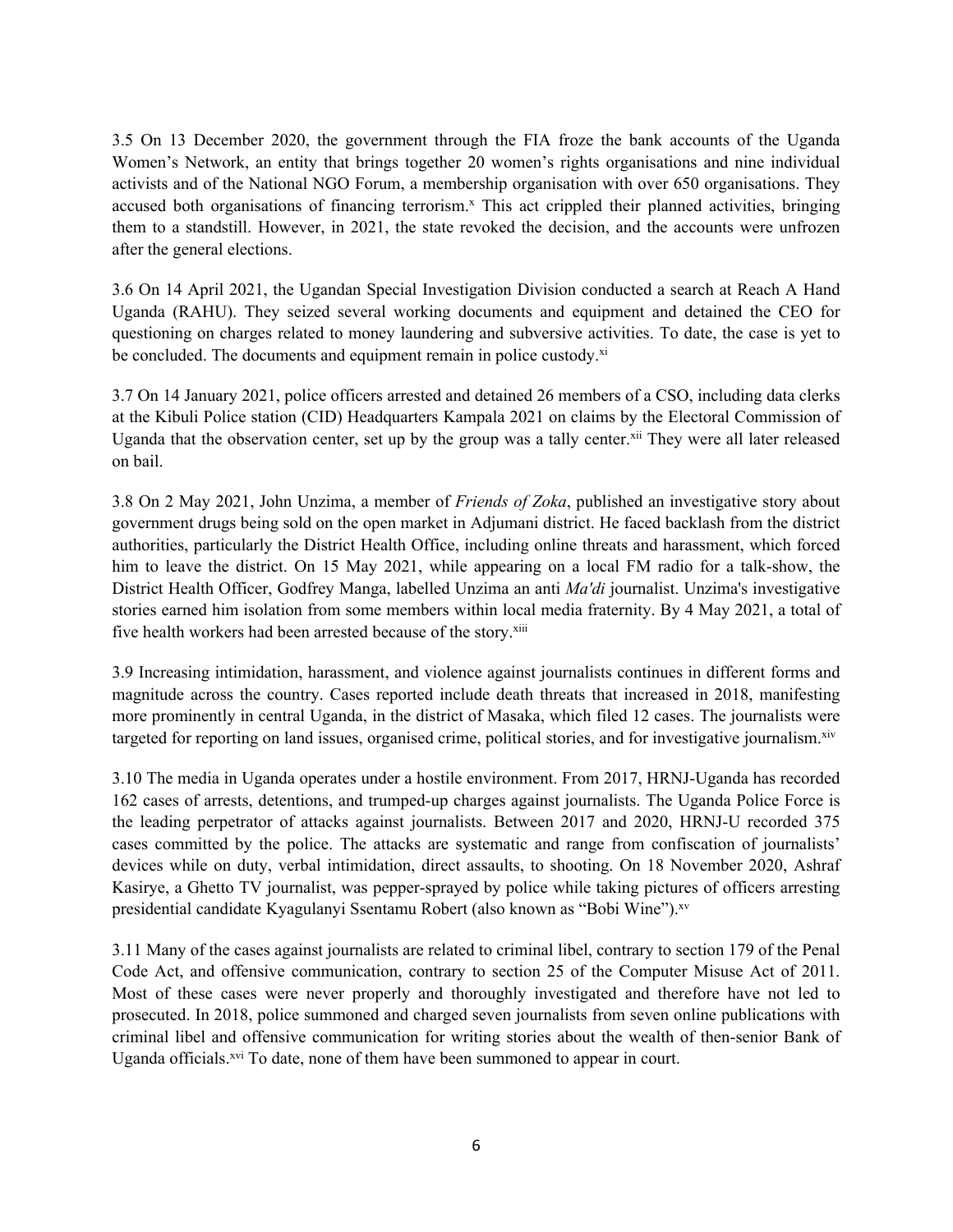3.12 Other forms of harassment include shutting down of radio stations on orders of the Resident District Commissioners (RDCs) and the Uganda Communications Commission without following due process. Unity FM, and Radio Maria were shut down on such orders. The actions are reflective of <sup>a</sup> domineering role of the district security committees and the RDCs, especially in upcountry stations.<sup>xvii</sup>

3.13 Additionally, in 2018, 40 journalists were blocked from accessing news sites by governmen<sup>t</sup> security agencies,<sup>xviii</sup> 11 had their devices confiscated by authorities. The blockades happened largely in the contexts of political contestation or trials of prominent personalities challenging the ruling National Resistance Movement (NRM) party.

3.14 HRDs in the media sector who were interviewed for the HRCU 2019 repor<sup>t</sup> alleged that security forces subjected numerous journalists to harassment, intimidation, and arrest for producing and airing content critical of the government.<sup>xix</sup> Journalists interviewed for this report claim this has resulted into self-censorship for fear of attracting the attention of security agencies.

## **4. Concerns regarding the need to consult <sup>a</sup> broad range of civil society actors and reflect their views in the Non-Governmental Organisations Act, 2016, to ensure an open, accountable and vibrant NGO sector**

4.1 The NGO Act allows for CSOs and HRDs representation on the NGO Bureau to share the concerns of the sector.<sup>xx</sup> The NGO Bureau is established to oversee operations of NGOs in the country.

4.2 However, despite advocacy for various sections of the Act to be amended, the NGO Act remains fully operational with its various inhibitive sections that infringe on freedoms of expression and assembly intact. The Act retains Section 44 which prohibits NGOs from carrying out activities in any par<sup>t</sup> of the country unless they have received certification from the District Non-Governmental Monitoring Committee (DNMC). Sections 20 and 21 provide for <sup>a</sup> district and sub-county layer of surveillance, DNMCs, and Sub-County NGO Monitoring Committees (SNMCs), thereby creating more burdensome measures that restrict the work of CSOs.

## **5. Concerns regarding investigations into the alleged harassment of human rights defenders and prosecution of offenders**

5.1 HRDs continue to be subjected to arbitrary arrests and unlawful detention in the course of their legitimate activities. On 6 February 2021, youth activists in Napak district led <sup>a</sup> peaceful protest against the upsurge in extrajudicial killings in Karamoja dubbed "Silence Guns in Karamoja," "Napak is Bleeding," and "End Gun Violence."<sup>xxi</sup> Police violently dispersed the peaceful protestors while they were submitting their petition to the President through the local RDC office. Three youth HRDs, Aleper Kizito, Narika Celestine, and Lomongin Eric, were arrested and later released on bond. The trio sustained severe injuries. At the time of writing, they are still in need of medical help. The police refuse to return their advocacy materials, including t-shirts and banners.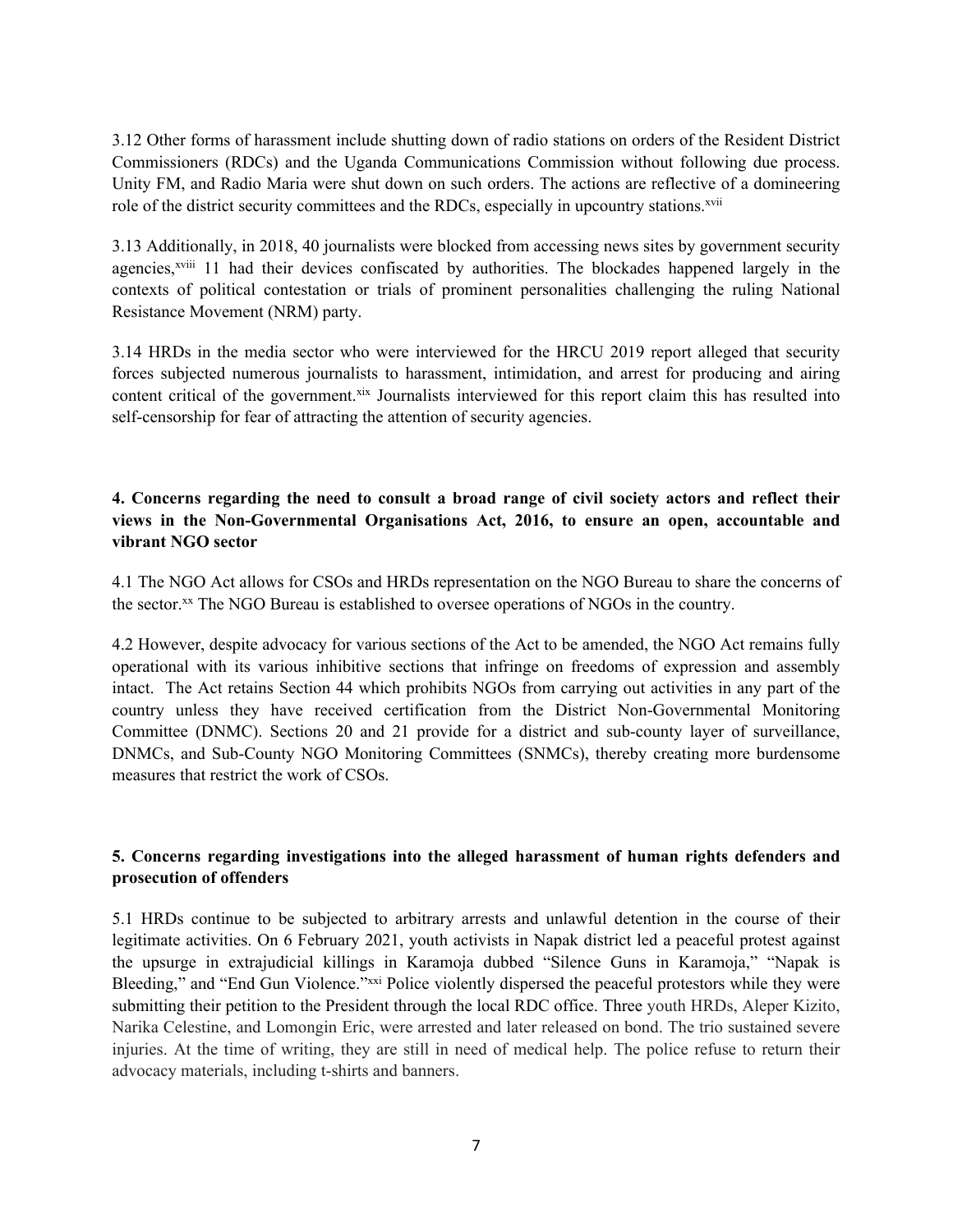5.2 HRDs including journalists continue to face targeted attacks by both state and non-state actors. On 23 June 2017, Erasmus Irumba, coordinator of Twerwaneho Listeners Club in Ntoroko District, was shot dead. xxii It was reported that Irumba was first shot by <sup>a</sup> UPDF commanding officer following an alleged altercation. In <sup>a</sup> different incident, on 21 May 2021, <sup>a</sup> renowned media activist in Karamoja, Angella Godfrey, was shot by unidentified security operatives. Angella Godfrey sensitised masses against illegal possession of guns through music, dance, and drama. Godfrey is currently in critical condition and remains in hospital.

5.3 On 3 February 2021, environmental activist Amanzuru William was arrested in relation to an incident that occurred on 30 January 2021 in Adjumani town, where locals impounded <sup>a</sup> Kampala bound truck ferrying charcoal. However, on 24 May 2021 during his routine reporting to police on the matter, Amanzuru, was informed that he had no case to answer.<sup>xxiii</sup> In a NCHRD-U report on HRDs working in the context of human rights in the Uganda'<sup>s</sup> Oil and extractives sector "Silencing Defenders".<sup>xxiv</sup>Environment HRDs like Amanzuru and others are increasingly targeted as a result of their work to protect the environment.

## **6. Concerns regarding thorough investigation of the threats against human rights defenders and** civil society organisations, to bring to justice those responsible and guarantee reparations for the **victims, especially those working on women'<sup>s</sup> rights**

6.1 CSOs that deal with issues of governance and those working with sexual minorities often face intimidation from both state and non-state actors. Numerous cases of office break-ins have been documented in the reporting period. According to <sup>a</sup> repor<sup>t</sup> released by NCHRD-U, between 2011 and 2018 close to 40 organisations were broken in to.<sup>xxv</sup> The report pointed out that HRDs expressed a strong belief that their offices were broken into because of the work they were involved in, and that it was <sup>a</sup> veiled form of harassment and intimidation.

6.2 On 9 February 2018, Human Rights Awareness and Promotion Forum (HRAPF), was subjected to <sup>a</sup> violent break-in by eight unknown persons armed with machetes.<sup>xxvi</sup> The attack left two security guards hospitalised. No property was taken. The matter was reported to Old Kampala Police Station, which promised to repor<sup>t</sup> on the break-in. However, to date, no repor<sup>t</sup> has been issued. This attack followed an earlier break-in, in 2016, where <sup>a</sup> security guard was brutally murdered, about which no repor<sup>t</sup> has been issued. This failure to effectively investigate break-ins condones violence against HRDs, as perpetrators realise that the police will offer no protection and will not investigate.

6.4 On 18 March 2021, unknown assailants broke into the offices of Chapter Four in Kololo and made off with one desktop computer. During the attack, the intruders attempted to access other sections of the office but the security alarm system at the premises prompted them to escape.<sup>xxvii</sup>

6.5 In 2017, the Forum for African Women Educationalists (FAWE), HRNJ-Uganda, Legal Aid Service Providers Network (LASPNET) and the Uganda Law Society, Legal Aid Project Office in Gulu all suffered break-ins at their offices with some reporting loss of property.<sup>xxviii</sup> Despite the incidents being reported to police, no one was prosecuted, nor any arrests made in connection with the break-ins. Four NGOs reported office break-ins in 2019, including "Doing Good," <sup>a</sup> Dutch women-led organisation, on 26 September 2019.<sup>xxix</sup>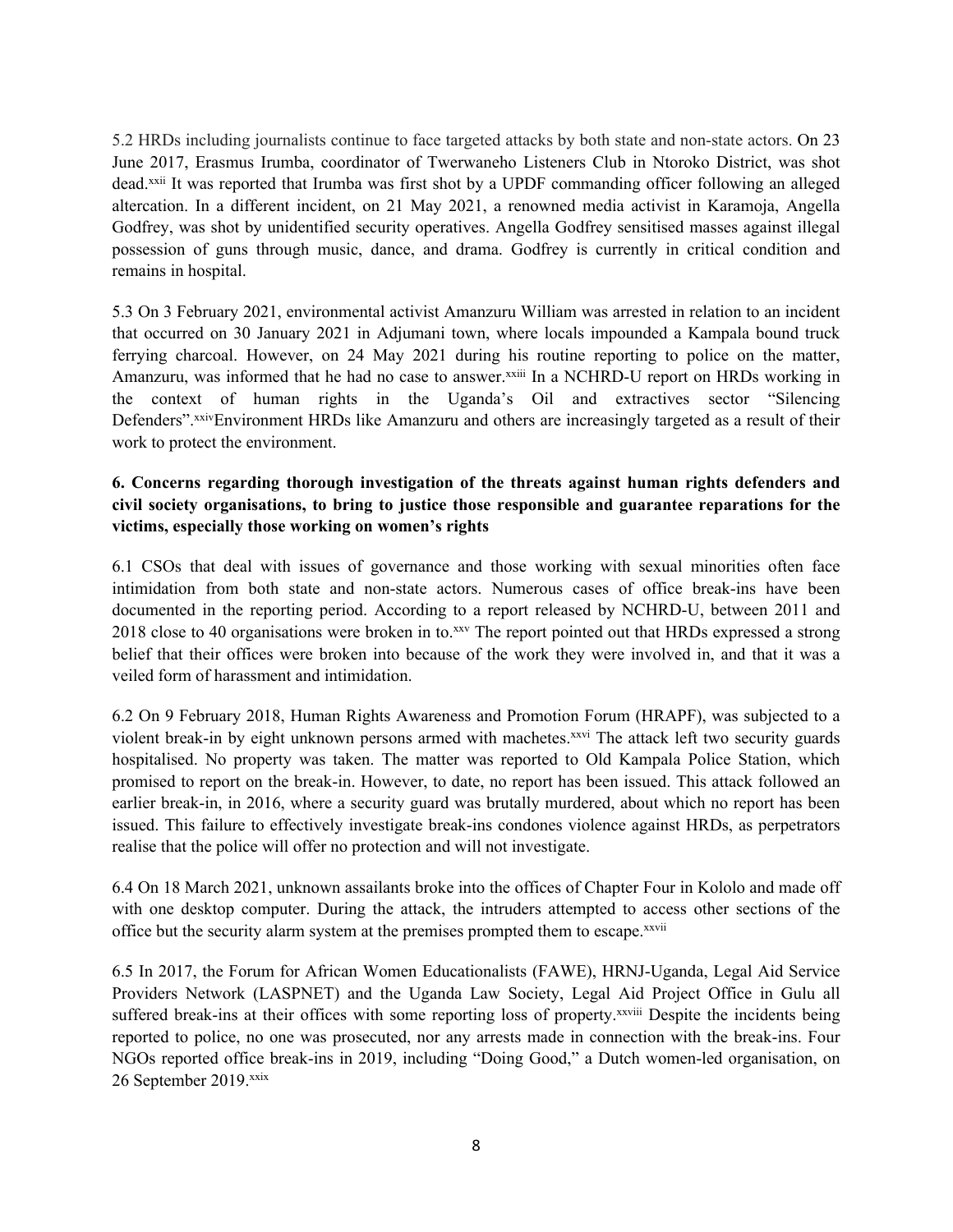6.6 Several laws, including the Anti-Money Laundering Act (2013), have been used to intimidate and stop the work of HRDs. On 22 December 2020, lawyers Nicholas Opiyo, Herbert Dakasi, Esomu Obure, and Anthony Odur and human rights officer Hamid Tenywa were arrested and handcuffed by <sup>a</sup> Joint Task Team of Security Operatives before being speedily driven off in vans with tinted windows to Police Special Investigations Division, Kireka. Opiyo was charged with economic crimes of laundering over \$340,000 through Chapter Four's account.<sup>xxx</sup> On 24 December 2020, Opiyo's four colleagues were released on bail.

6.7 Although all HRDs are potentially vulnerable, women HRDs (WHRDs) and HRDs working on issues of sexual orientation and gender identity (SOGI) face additional challenges and threats. Multiple incidents of WHRDs experiencing unwarranted and excessive violence in the hands of police officers were recorded. On 16 December 2017, Scovia Arinaitwe was arrested while conducting <sup>a</sup> training session. Arinaitwe was beaten and pushed down the stairs. She sustained serious injuries and was hospitalised on 18 December 2017. In <sup>a</sup> separate incident, Nana Mwafrika Mbarikiwa was brutally arrested on 9 October 2019, while peacefully protesting police brutality and human right abuses. Her child was forcefully taken from her, and she was dragged into a police car.<sup>xxxi</sup> Earlier in the year, police officers arrested Nana and assaulted her while pregnant, which resulted in pregnancy complications.

6.8 On 21 October 2019, police arrested 16 activists from Let'<sup>s</sup> Walk Uganda, <sup>a</sup> community-based organisation working on economic empowermen<sup>t</sup> for LGBTI youth. One of the staff members arrested told Human Rights Watch that the activists had called police to help them after <sup>a</sup> group of people surrounded the house they use as an office and shelter, shouting homophobic insults and threatening to break in.<sup>xxxii</sup> But after dispersing the mob, police interrogated the 16 people inside about their gender presentation, used homophobic insults and arrested them all.

6.9 Authorities have generally attempted to justify their actions against LGBTI HRDs by arguing that the public does not want these gatherings/meetings to take place, or that the people do not want LGBTI people in their community for fear that they will "teach" the children their "way of life."

6.10 State actors continue to unduly restrict the right to freedom of association for HRDs working on LGBTI issues on grounds that they "promote" acts which are considered illegal in Uganda. On 17 May 2019, Chapter Four Uganda and Sexual Minorities Uganda (SMUG), an umbrella organisation advocating for the rights of LGBTI persons in Uganda, partnered to hold an event to commemorate the International Day Against Homophobia, Transphobia and Biphobia (IDAHOT) at Chapter Four offices. When police heard of it, they prevented the event from taking place.<sup>xxxiii</sup>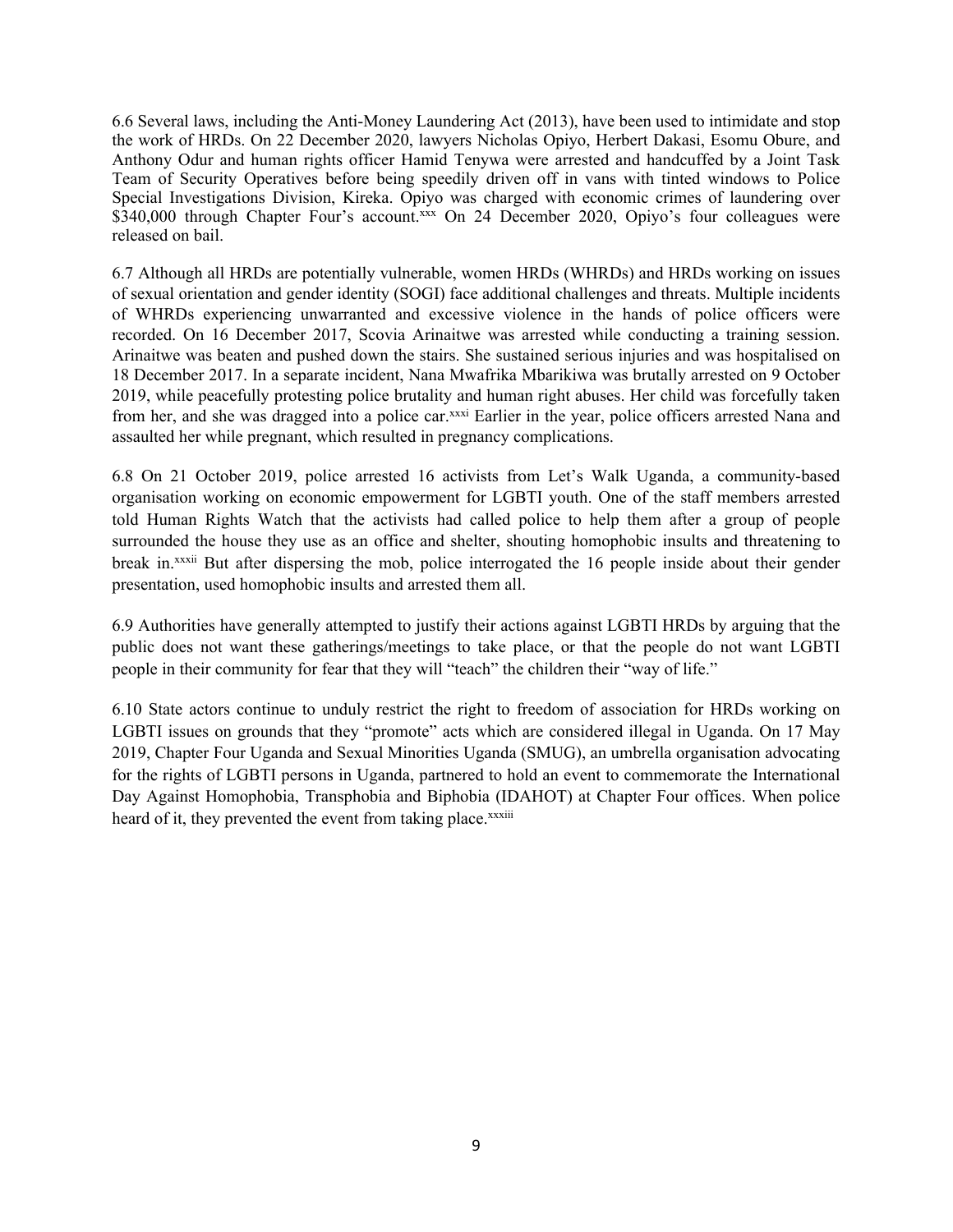## **7. RECOMMENDATIONS TO THE GOVERNMENT OF UGANDA ON THE PROTECTION OF HUMAN RIGHTS DEFEDERS IN UGANDA**

- 1. Sensitize leaders at various levels, including at the district level, about the importance of Article 38 of the 1995 Constitution, which allows Ugandan citizens to participate in the affairs of government, individually or through their representatives, in accordance with law.
- 2. Expedite the completion, launch and dissemination of the National Action Plan on human rights which sets out the government'<sup>s</sup> commitments towards the protection and promotion of human rights, and described strategies to be implemented to achieve the set targets.
- 3. Translate the Constitution into local languages to reach citizens and human rights defenders operating at the lower decentralised system of sub-counties.
- 4. Continue to build the capacity of human rights defenders to collaborate with governmen<sup>t</sup> in peculiar operating environments such as in the extractive industry sector, which requires more informed engagemen<sup>t</sup> on par<sup>t</sup> of human rights defenders.
- 5. Strengthen the existing linkages and coordination platforms between human rights defenders across all regions and the governmen<sup>t</sup> to enhance information flow and sharing. This will also buttress solidarity and concerted efforts in face of security and safety threats.
- 6. Thoroughly investigate all threats and attacks against human rights defenders and civil society organisations, bring to justice those responsible in fair trials, and provide reparations to the victims and survivors, including women human rights defenders.
- 7. Police should conduct swift, thorough, transparent, and effective investigations into, and provide reports on, the rampan<sup>t</sup> NGO office break-ins, and bring perpetrators to book.
- 8. Parliament of Uganda should immediately pass the Human Rights Defenders Bill to strengthen the protection of rights of human rights defenders.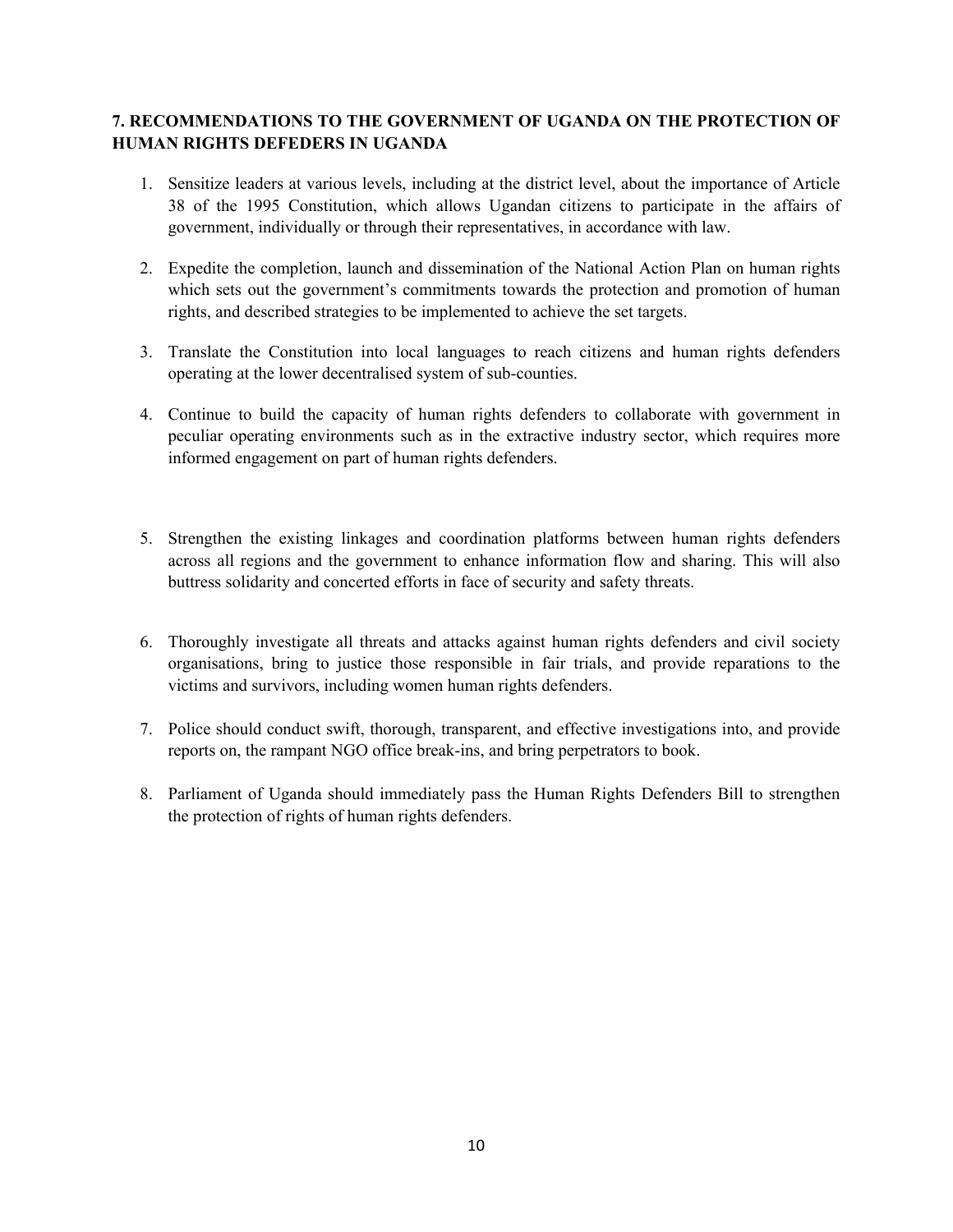ii The Independent, "MP Komakech granted leave to introduce the Human Rights Defenders' Protection Bill", 10 July 2020, [https://www.independent.co.ug/mp-komakech-granted-leave-to-introduce-human-rights-defenders](about:blank)pro[tection-bill/](about:blank), Accessed 30 June 2021.

iii The Human Rights Centre Uganda, "The Situation of Human Rights Defenders in Uganda: Progress amidst A Challenging Environment", 2019, [http://www.hrcug.org/publications/file/2019%20HRDs%20report.pdf](about:blank), Accessed 30 June 2021.

iv Interview with Mr. Amanzuru William Leslie, Human Rights Defender and Team Leader – Friends of Zoka, Adjumani

v Interview with Mr. Amanzuru William Leslie, Human Rights Defender and Team Leader – Friends of Zoka, Adjumani

vi The Observer, "IGP to cops: You will pay for errant actions", 10 July 2019, [https://observer.ug/news/headlines/61306-igp-to-cops-you-will-pay-for-errant-actions](about:blank), Accessed 30 June 2021.

vii Ugandan Police Force, "Uganda Police Force launches human rights policy", 13 February 2019, [https://www.upf.go.ug/uganda-police-force-launches-human-rights](about:blank)po[licy/#:~:text=The%20Uganda%20Police%20in%20partnership%20with%20the%20Uganda,The%20Inspector%2](about:blank) [0General%20of%20Police%20JM%20Okoth%20Ochola](about:blank), Accessed 30 June 2021.

viii The Human Rights Centre Uganda, "The Situation of Human Rights Defenders in Uganda: Progress amidst A Challenging Environment", 2019, [http://www.hrcug.org/publications/file/2019%20HRDs%20report.pdf](about:blank), Accessed 30 June 2021.

ix Daily Monitor, "Govt freezes accounts of <sup>4</sup> NGOs doing poll work", <sup>2</sup> December 2020, [https://www.monitor.co.ug/uganda/special-reports/elections/govt-freezes-accounts-of-4-ngos-doing-poll](about:blank)[work-3216360](about:blank), Accessed 30 June 2021.

<sup>x</sup> Daily Monitor, "Govt accuses 2 NGOs of funding terrorism", 13 December 2020, [https://www.monitor.co.ug/uganda/news/national/govt-accuses-2-ngos-of-funding-terrorism--3227456](about:blank), Accessed 30 June 2021.

xi Vanguard News, "Police Raid RAHU offices, arrest boss Humphrey Nabimanya over Money Laundering subversive activities",16 April 2021, [https://www.vanguardnews.ug/police-raid-rahu-offices-arrest-boss-humphrey](about:blank)[nabimanya-over-money-laundering-subversive-activities/](about:blank), Accessed 30 June 2021.

xii African elections watch, "Uganda: Uganda Authorities Must Release 26 Civil Society Members Arrested for Observing Elections", 15 January 2021, [https://africaelectionswatch.org/news/2021/01/15/uganda-uganda](about:blank)[authorities-must-release-26-civil-society-members-arrested-for-observing-elections/](about:blank), Accessed 30 June 2021.

xiii New Vision, "Adjumani governmen<sup>t</sup> drugs sold on open market", <sup>4</sup> May 2021, [https://www.newvision.co.ug/articledetails/100605](about:blank), Accessed 30 June 2021.

xiv Human Rights Network for Journalists, "Twelve journalists receive death threats because of their work", <sup>5</sup> November 2018, [https://www.hrnjuganda.org/twelve-ugandan-journalists-receive-death-threats-because-of-their](about:blank)[work/#:~:text=Twelve%20Ugandan%20journalists%20receive%20Death%20Threats%20because%20of%20their%](about:blank) [20work,-](about:blank)

[Alerts\(2018\)&text=Masaka%2C%2005th%2FNov%2F,within%20the%20Southern%20Buganda%20region](about:blank),

<sup>i</sup> UPR info database; [https://upr-info-](about:blank)

[database.uwazi.io/en/library/?q=\(allAggregations:!f,filters:\(cycle:\(values:!\(b237423c-6c85-4329-b3b0](about:blank) [acd1ceae04ed\)\),state\\_under\\_review:\(values:!\(dqjudvvouo9\)\)\),from:0,includeUnpublished:!f,limit:30,order:desc,sort](about:blank) [:creationDate,types:!\(%275d8ce04361cde0408222e9a8%27\),unpublished:!f\)](about:blank)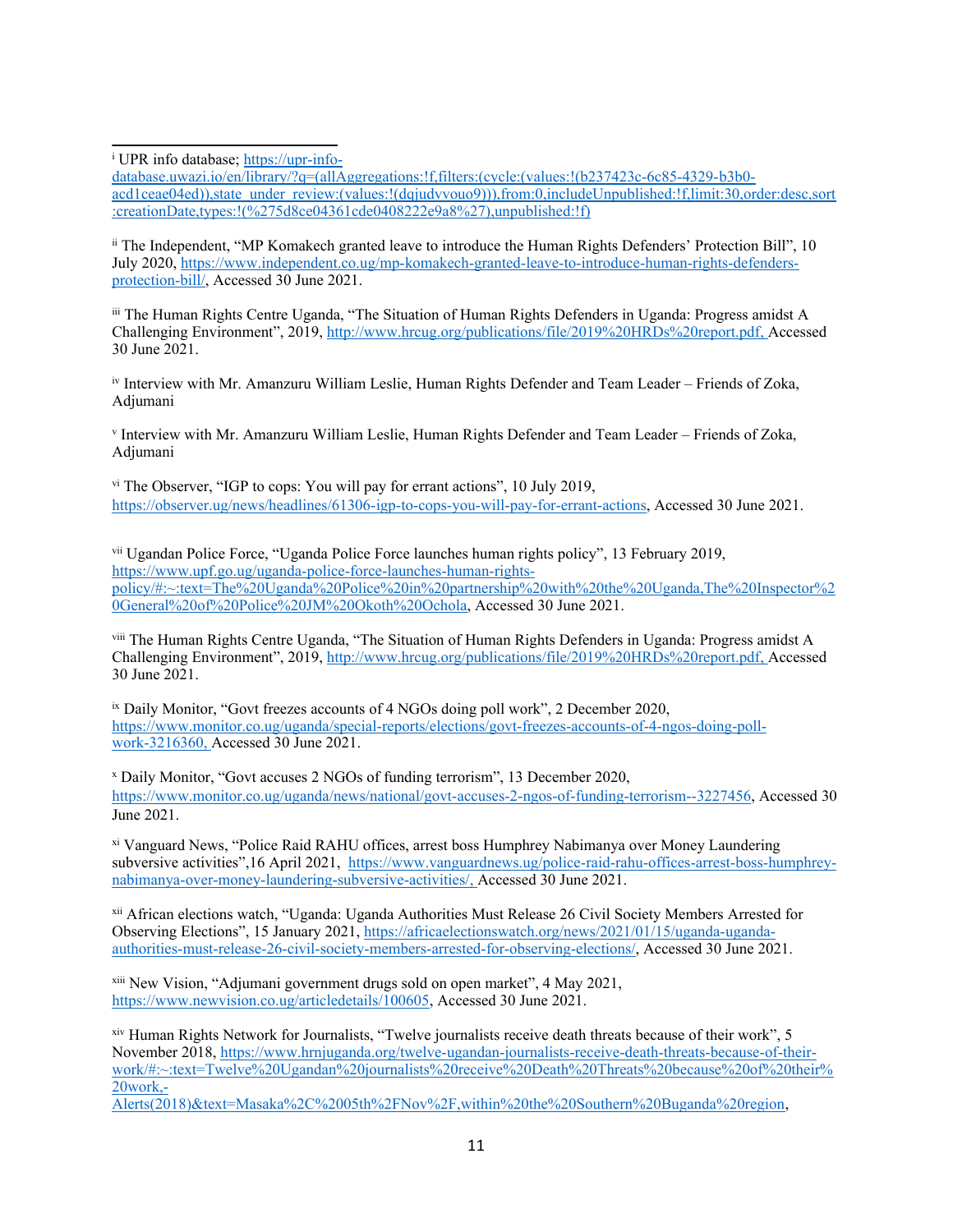Accessed 30 June 2021.

xv Daily Monitor, "Police beat up journalists covering Bobi Wine campaign trail", 12 December 2020, [https://www.monitor.co.ug/uganda/news/national/police-beat-up-journalists-covering-bobi-wine-campaign](about:blank)[trail-3226432](about:blank), Accessed 30 December 2021.

xvi Press Freedom Index Report Uganda, "Impunity <sup>a</sup> cry for media freedom", 2018, [https://www.dgf.ug/sites/default/files/rescrc/Press%20Freedom%20Index%20Report%202018.pdf](about:blank), Accessed 30 June 2021.

xvii IFEX, "Ugandan Unity Fm radio station raided, taken off air and journalists arrested", 21 November 2018, [https://ifex.org/ugandan-unity-fm-radio-station-raided-taken-off-air-and-journalists-arrested/](about:blank), Accessed 30 June 2021.

xviii Press Freedom Index Report Uganda, "Impunity <sup>a</sup> cry for media freedom", 2018, [https://www.dgf.ug/sites/default/files/rescrc/Press%20Freedom%20Index%20Report%202018.pdf](about:blank), Accessed 30 June 2021.

xix The Human Rights Centre Uganda: The Situation of Human Rights Defenders in Uganda: Progress amidst A Challenging Environment, 2019, [http://www.hrcug.org/publications/file/2019%20HRDs%20report.pdf](about:blank), Accessed 30 June 2021.

xx Non-Governmental Organisation Act (2016), [https://www.mia.go.ug/sites/default/files/download/The-Non-](about:blank)[Governmental-Organisations-Act-2016%20comp.pdf](about:blank), Accessed 30 June 2021.

<sup>xxi</sup> The Independent, "Napak residents stage protest over increasing insecurity in the region", 7 February 2021, [https://www.independent.co.ug/napak-residents-stage-protest-over-increasing-insecurity-in-the-region/](about:blank), Accessed 30 June 2021.

xxii DefendDefenders, "Uganda: Police Authorities must conduct impartial and transparent investigations into the extra-judicial killing of HRD", 30 June 2017, [https://defenddefenders.org/uganda-police-authorities-must-conduct](about:blank)[impartial-and-transparent-investigations-into-the-extra-judicial-killing-of-hrd/](about:blank), Accessed 30 June 2021.

<sup>xxiii</sup> Interview with Mr. Amanzuru William, Human Rights Defender and Team Leader – Friends of Zoka, Adjumani

xxiv National Coalition of Human Rights Defenders Uganda, "Silencing Defenders", [https://hrdcoalition.ug/wp](https://hrdcoalition.ug/wp-content/uploads/2021/06/Silencing-Human-Rights-Defenders-Human-Rights-in-the-context-of-the-oil-and-extractives-industry-2020.pdf)[content/uploads/2021/06/Silencing-Human-Rights-Defenders-Human-Rights-in-the-context-of-the-oil-and](https://hrdcoalition.ug/wp-content/uploads/2021/06/Silencing-Human-Rights-Defenders-Human-Rights-in-the-context-of-the-oil-and-extractives-industry-2020.pdf)[extractives-industry-2020.pdf](https://hrdcoalition.ug/wp-content/uploads/2021/06/Silencing-Human-Rights-Defenders-Human-Rights-in-the-context-of-the-oil-and-extractives-industry-2020.pdf) Accessed 8 July 2021.

xxv National Coalition of Human Rights Defenders Uganda, "Unabated escalation of NGO office break-ins in Uganda", September 2018, [https://hrdcoalition.ug/wp-content/uploads/2020/10/Until-an-NGO-serving-you-in](about:blank)[targeted.pdf](about:blank), Accessed 30 June 2021.

xxvi Frontline Defenders, "HRAPF Staff Brutally Attacked", 9 February 2018, [https://www.frontlinedefenders.org/en/case/hrapf-staff-brutally-attacked](about:blank), Accessed 30 June 2021.

xxvii Chapter Four, "Statement on the office break-in at Chapter Four Uganda", 18 March 2021, [https://chapterfouruganda.org/articles/2021/03/18/statement-office-break-chapter-four-uganda](about:blank), Accessed 30 June 2021.

xxviii National Coalition of Human Rights Defenders Uganda, "Unabated escalation of NGO office break-ins in Uganda", September 2018, [https://hrdcoalition.ug/wp-content/uploads/2020/10/Until-an-NGO-serving-you-in](about:blank)[targeted.pdf](about:blank), Accessed 30 June 2021.

xxix Daily Monitor, "Eight suspected robbers raid NGO premises owned by Dutch women in Kampala", 26 September 2019, [https://www.monitor.co.ug/uganda/news/national/eight-suspected-robbers-raid-ngo-premises-](about:blank)